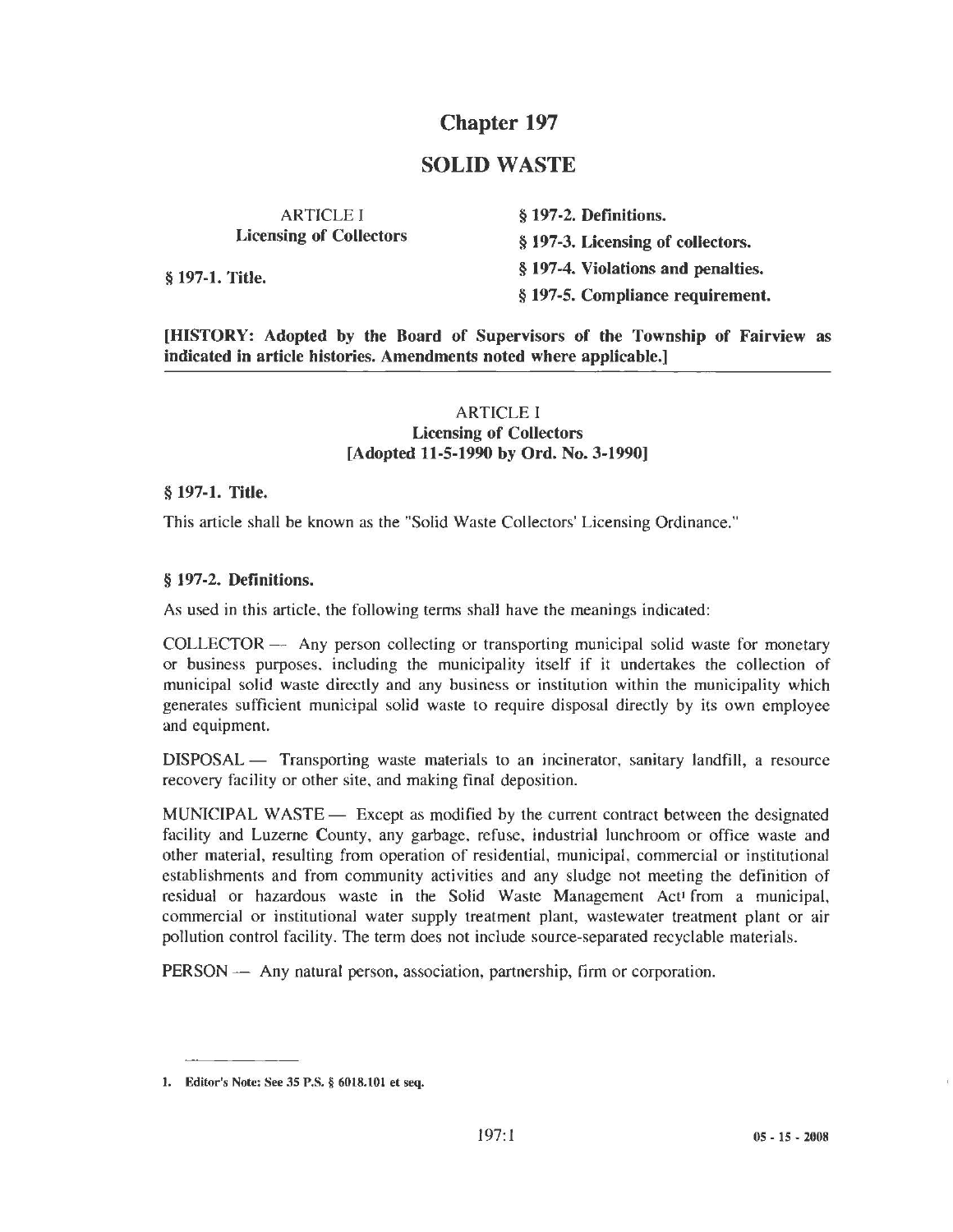#### § 197-3. Licensing of collectors.

- A. General requirements.
	- (I) No person shall act as a municipal solid waste collector in this municipality without first obtaining a license from the Township of Fairview pursuant to this article.
	- (2) Each collector's license hereunder shall be effective for a maximum of one calendar year, terminating on June 30 of the year for which it was issued and subject to renewal upon application.
	- (3) Application for a collector's license shall be made on a form prescribed by the municipality and made to the agency designated by the Township of Fairview. Each application must be accompanied by proof of adequate insurance coverage. Proof of said insurance coverage must be submitted to the county's designated facility prior to the delivery of waste.2
	- ( 4) Any collector who possesses a valid license issued by another municipality in the county shall be entitled to a license conditioned only upon continuing compliance with this article and any other solid waste ordinance of this municipality.
	- (5) A license of another municipality, as provided in Subsection A(4) above, may be issued a license if he supplies proof of his holding a valid license in another municipality and sufficient additional information to fill out the application for a license.<sup>3</sup>
	- (6) No license is transferable from one collector to another or one vehicle to another.
	- (7) Upon receipt of said application, the agency designated by the Township of Fairview shall either issue or refuse to issue a license to the applicant within 30 days.<sup>4</sup>
- B. Management and collection requirements.
	- (I) All vehicles used for the collection and transportation of municipal waste must satisfactorily comply with the regulations of the Commonwealth of Pennsylvania and any other solid waste ordinance of the Township of Fairview.
	- (2) All collectors shall place a copy of the license in each vehicle operated in the municipality. Each vehicle shall bear the number of the license plus a sequential number referring to the vehicle in a conspicuous location on the exterior of the vehicle.

<sup>2.</sup> Editor's Note: Amended at time or adoption or Code (see Ch. I, General Provisions, Art. I).

<sup>3.</sup> Editor's Note: Amended at time or adoption or Code (see Ch. I, General Provisions, Art. I).

<sup>4.</sup> Editor's Note: Amended at time of adoption or Code (see Ch. I, General Provisions, Art. I). Original Section lll(b), Licensing fees, which immediately followed this subsection, was deleted at time of adoption of Code (see Ch. 1, General Provisions, Art. I).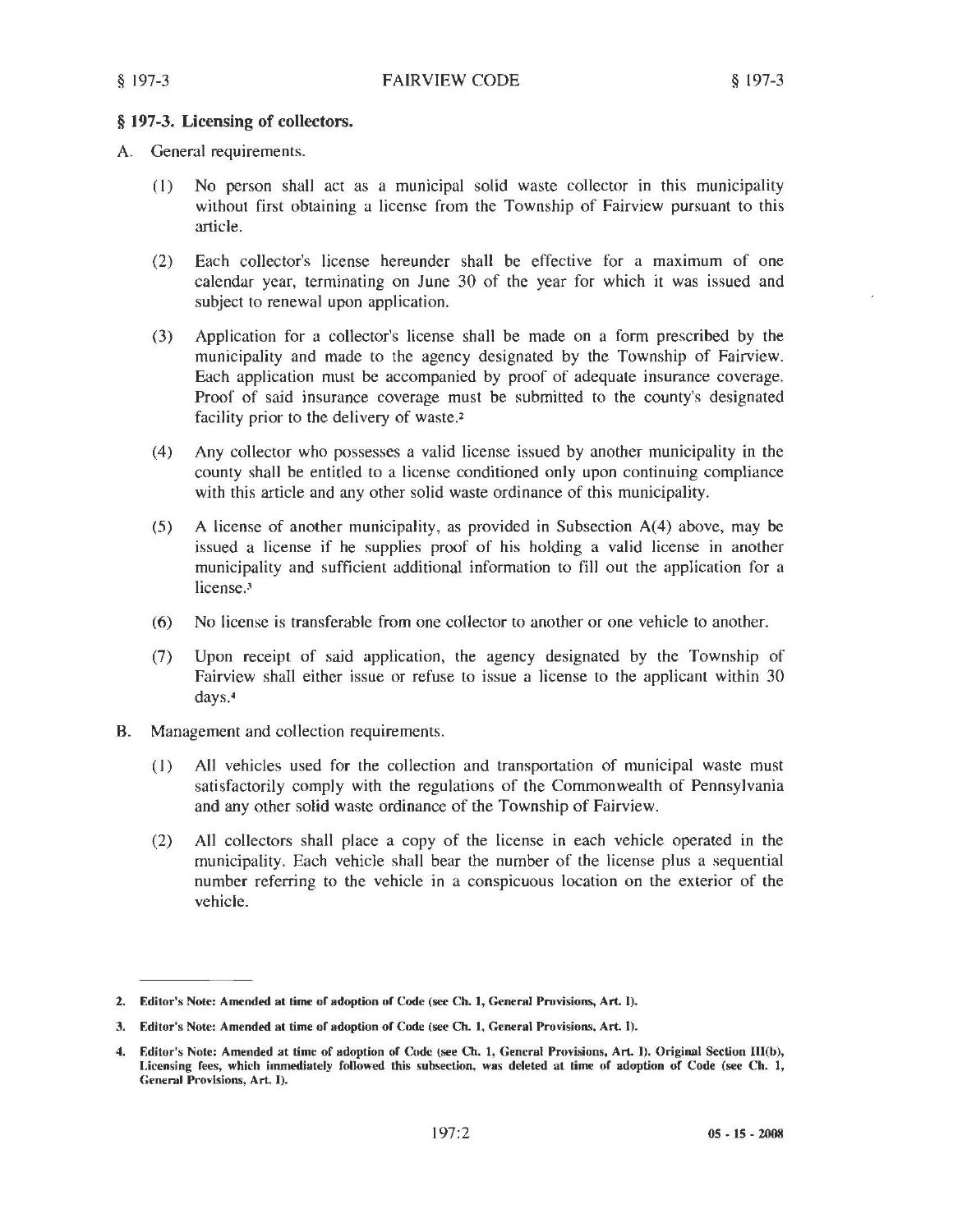- (3) All vehicles shall be inspected and reinspected annually by an agent designated by the municipality.
- (4) No licensed collector shall dispose of any municipal waste collected in the Township of Fairview, Luzerne County, Pennsylvania, except at the disposal facility designated by an executed contract with Luzerne County.

### § 197-4. Violations and penalties.

The penalty for violation of this article, or for operating without a license in accordance with this article, shall be \$500 plus all court costs and revocation of the license. Each day that a violation continues shall constitute a separate violation.

### § 197-5. Compliance requirement.

It is the responsibility of the Township of Fairview to ensure that all terms and conditions of this article, the Luzerne County Municipal Waste Management Plan and the Luzerne County designated disposal facility contract are complied with by the collectors.